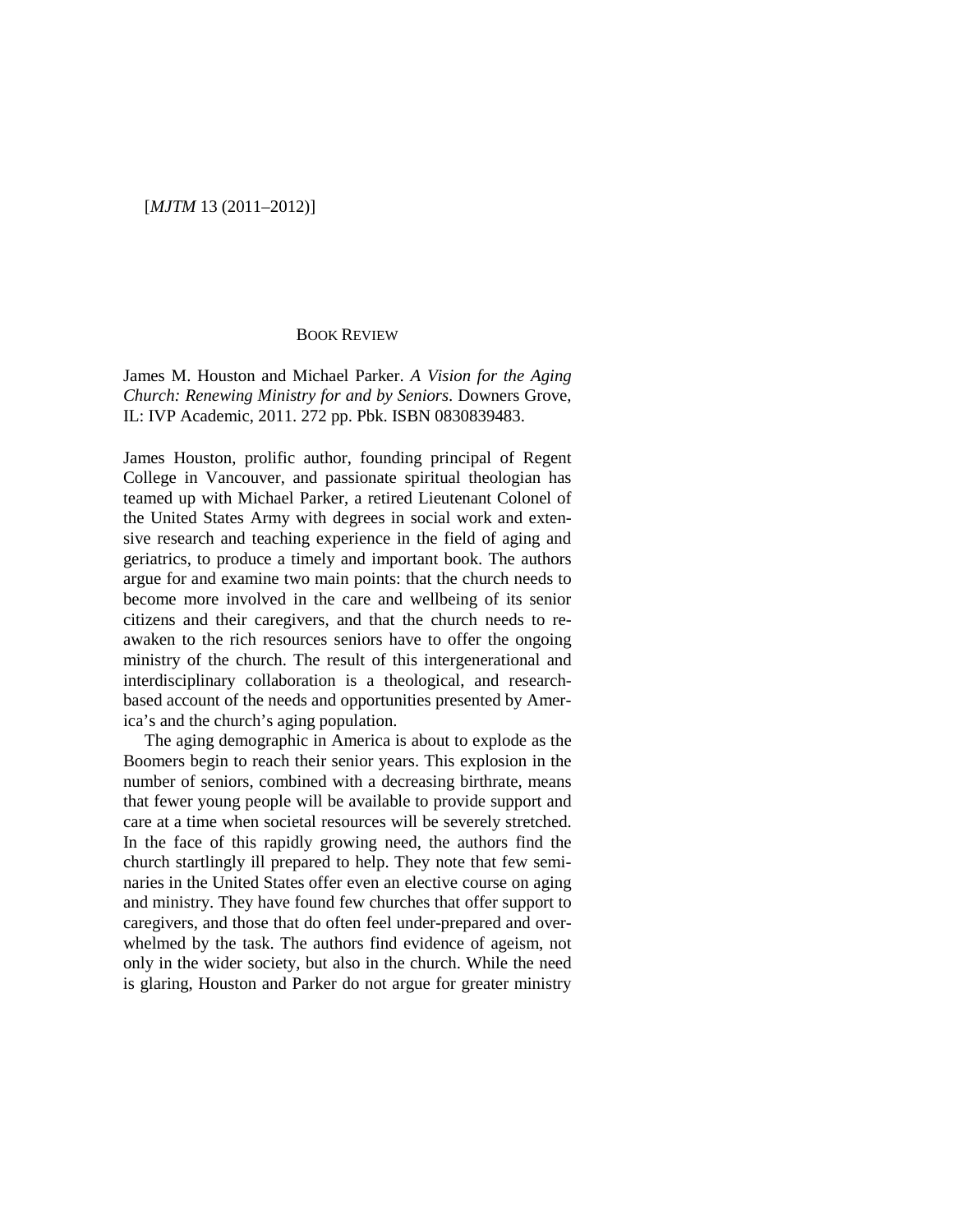## R2 *McMaster Journal of Theology and Ministry* 13

to seniors on this basis alone, but also on the basis of biblical and theological understandings of what it is to be a human being. Our creation in the image of God holds true despite the debilitating effects of diseases such as dementia and Alzheimer's. Our intrinsically relational—as opposed to functional—identity means that we cannot view another human being from a strictly utilitarian perspective. The church is called to love and ascribe value and worth to all people, even those seniors struggling with debilitating illness.

The authors devote a significant portion of the book to a discussion of issues and ideas that will aid the church in this important ministry. Myths about aging persons are identified and dispelled and the importance of developing parent-care plans is discussed. Churches are encouraged to develop intergenerational small groups, to become sources of information regarding community services, to offer seniors the opportunity to complete a life review, and, most importantly, to join with other churches and institutions for the purpose of creating community-wide support programs that complement those already provided within the community. Finally, key issues facing the elderly, such as depression and dementia, are discussed from theological, scientific, and cultural points of view. The need is great, but the authors believe that as churches work together with one another and with other institutions and community groups, they will be able to make a significant contribution to the betterment of, not only their own constituents, but to the wider community as well.

While acknowledging the need for greater ministry to seniors, the authors also argue for greater ministry *with* seniors. This vision is bold and in order to illustrate it, they draw upon the narrative of Nehemiah's return to Jerusalem to re-build the walls of the city. The authors argue that spiritually mature seniors can contribute significantly to the metaphorical rebuilding of "the walls" of our churches, the wider community, and the world. The authors envision seniors making a more significant contribution to the spiritual formation and wellbeing of the church community. Drawing upon biblical references to elders, for example, they suggest that seniors have a significant role to play in maintaining and deepening the fellowship of church communities. Seniors'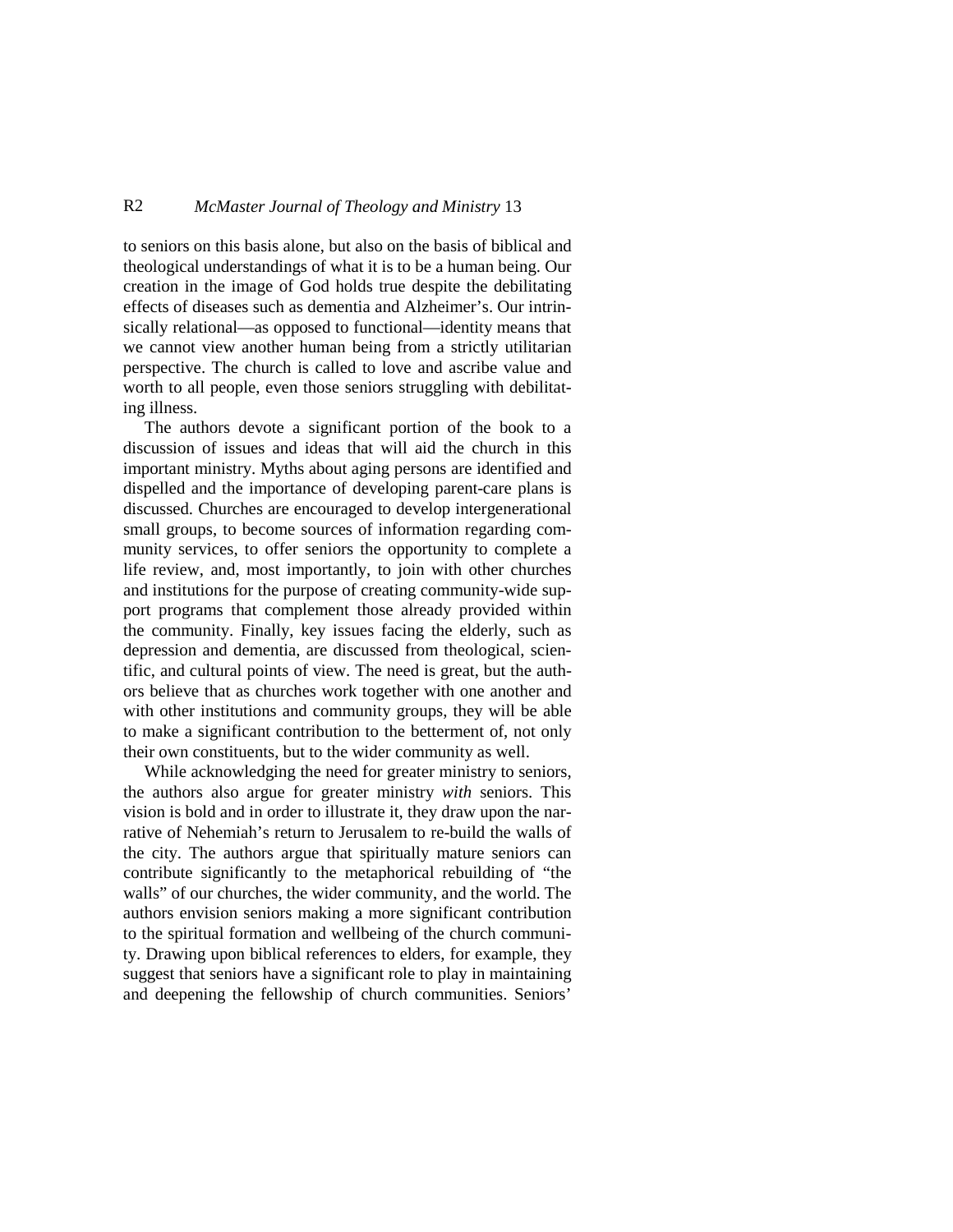long experience of living life in a relationship with God must certainly enrich the spiritual lives of those "younger" in the faith. Their redemptive experiences with loss and suffering can become a tremendous source of hope and help to the church. Even those seniors struggling with disability can become our teachers and mentors as we are given the opportunity to offer love in self-giving ways and to learn that our true identity is conveyed not by the phrase, "I think, therefore I am," but by the phrase, "I am beloved, therefore I am" (p. 195).

The authors, however, also envision a prophetic role for seniors, both within the church community and beyond it. Concerned that church culture has, in many ways, become coopted by the wider secular society, the authors believe that the depth and length of experience that comes with long life gives seniors a unique perspective from which to challenge the status quo in our churches. Beyond this, the authors see a larger divine purpose behind the aging of America. They argue:

When one thinks of elders one should not think of frail, dependent people. On the contrary, the hope of our nation and perhaps of the world rests on the shoulders of those who comprise the aging church. The most frail and physically dependent person may also be the most ardent prayer warrior or the most wise or courageous member of a congregation. Legions of seniors in churches nationwide can lead the way to a spiritual transformation of America and even the world (pp. 124–25).

This is an important book. The authors have identified what is, generally speaking, an area of lack in many churches, and have made some good suggestions as to how the church can move forward from here. Writing from a Canadian perspective, I affirm that though this book is written from and to an American context, its benefit extends to a Canadian context as well. While the nature of Canadian social and medical supports for seniors may differ from those in the United States, Houston and Parker's call for greater ministry to and with seniors still applies.

Despite my affirmation of this book, I do have some concerns. The first is of a more technical nature. While the overall message of the book is a positive one, the strength of it is